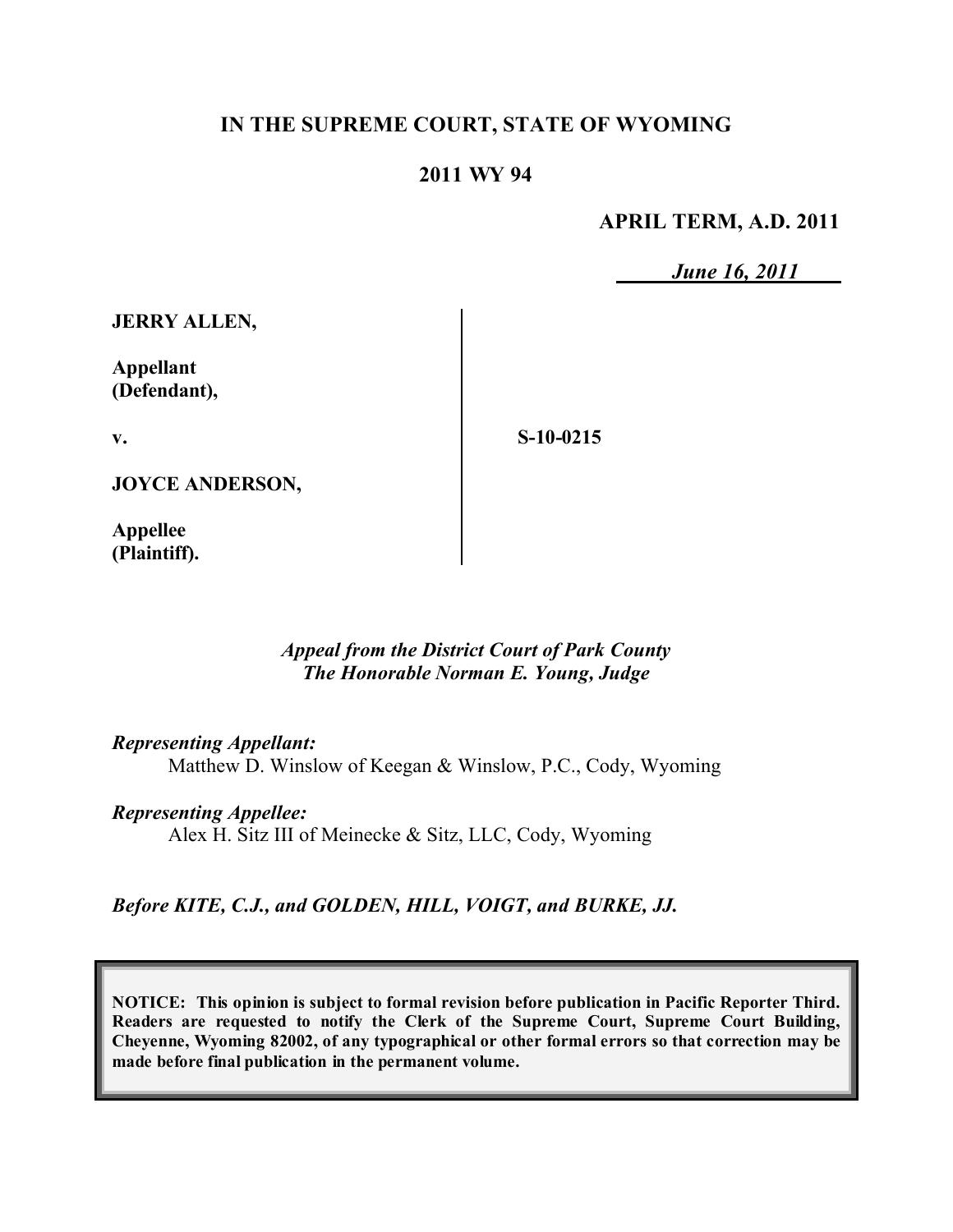# **GOLDEN**, Justice.

[¶1] Joyce Anderson and Jerry Allen were involved in a long-term, non-marital relationship. Upon separation, the parties agreed that each should have ownership of personal property in their respective possession. Allen alleges that Anderson wrongly took some of his personal property into her possession. The district court determined that Allen failed to claim the personal property at issue in a timely fashion and thus effectively abandoned his claim to it. We affirm the ultimate decision that Allen has no claim to the personal property at issue, but we do so on separate grounds.

## **ISSUES**

[¶2] Allen presents two issues:

1. Whether the District Court erred in applying the incorrect legal standard when it held that Appellant abandoned the subject personal property.

2. Whether the District Court's factual findings were clearly erroneous when it held that Appellant abandoned the subject personal property.

# **FACTS**

[¶3] Anderson and Allen cohabitated for numerous years but never married. During the course of their relationship, they acquired various items of personal property and a parcel of real property that they owned jointly. The land was pasture land that included a loafing shed. When the relationship broke down, Anderson moved out of their residence. She filed legal action seeking partition of real and personal property and asserting various tort claims against Allen.

[¶4] The parties entered into a settlement agreement intended to "make a complete and final settlement of all property issues and tort claims pending" in district court. The parties agreed they were to receive the personal property in their respective possession. Anderson was also to receive possession of certain specified items of property in Allen's possession. The parties further agreed that Anderson was to have the real property "as her sole and separate property, free and clear of any and all right, title, claim or demand of" Allen.

[¶5] Problems developed in relation to the exchange of personal property. First, when Anderson went to Allen's residence to pick up her possessions, she was unable to locate some items. Conversely, she found items passed down through her family that, although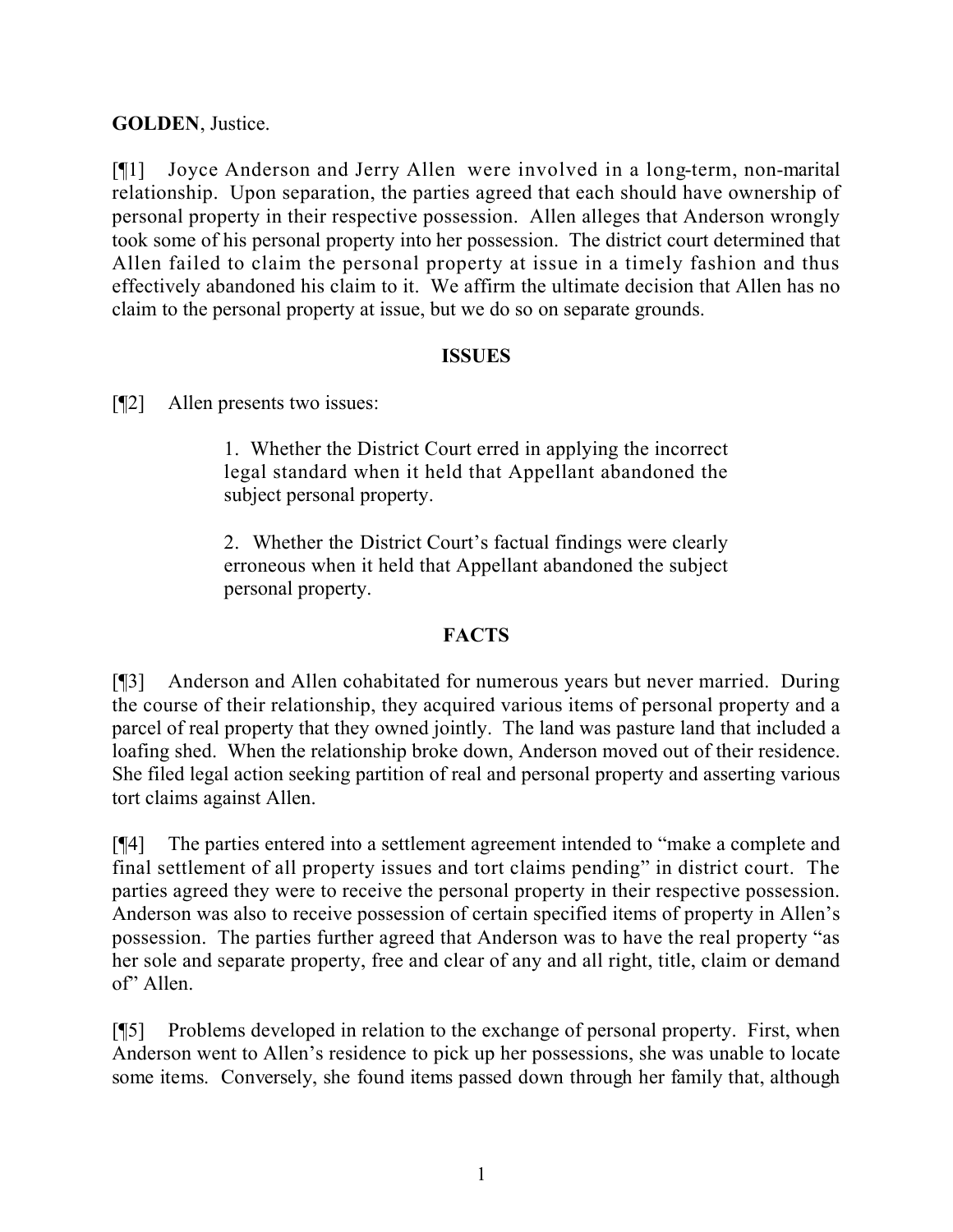of little economic value, had strong sentimental value. Allen refused to allow her to take these extra items because she had not itemized them.

[¶6] Second, some personal property was stored in the loafing shed. Except for a few objects that were on Anderson's itemized list, none of the other pieces of personal property were itemized. After Anderson received the quitclaim deed for the land, she removed all items from the loafing shed. Allen claimed some of the items Anderson removed were his and filed the instant motion seeking recovery of those items through enforcement of the terms of the settlement agreement.

[¶7] After the hearing on the motion, the district court determined Allen had abandoned his claim to the items in the shed by not picking them up before executing the quitclaim deed. The district court reasoned Allen had plenty of time to retrieve any items of personal property he was claiming from the loafing shed before executing the quitclaim deed in favor of Anderson. According to the district court, the settlement agreement was very clear that Allen would have no access to the real property after conveyance of title except as necessary for the care of up to four horses. Allen had not been granted the right to store any items on the property. Thus, continued the district court, a reasonable man would have removed his alleged property before transferring title. Consequently, the district court declined to find the terms of the settlement agreement required the return to Allen of any personal property that had been in the loafing shed.<sup>1</sup>

# **DISCUSSION**

[¶8] We find the solution to this appeal lies entirely in the terms of the settlement agreement. A settlement agreement is a contract and, therefore, subject to the same legal principles that apply to any contract. *Western Mun. Constr. of Wyo., Inc. v. Better Living, LLC*, 2010 WY 92, ¶ 11, 234 P.3d 1223, 1227 (Wyo. 2010); *In re Estate of Maycock*, 2001 WY 103, ¶ 10, 33 P.3d 1114, 1117 (Wyo. 2001); *Matter of Estate of McCormick*, 926 P.2d 360, 362 (Wyo. 1996). Construing contracts presents a question of law, which we review de novo. *See, e.g., Knight v. TCB Constr. & Design, LLC*, 2011 WY 27, ¶ 7, 248 P.3d 178, 181 (Wyo. 2011); *Terris v. Kimmel*, 2010 WY 110, ¶ 7, 236 P.3d 1022, 1025 (Wyo. 2010).

[¶9] Our primary concern is determining the intent of Anderson and Allen when they entered into the settlement agreement. We look first to the plain language of the settlement agreement and enforce that language if unambiguous. Our focus is on the ownership of the items of personal property that were located in the loafing shed. We find the settlement agreement unambiguously awards ownership of these items to

 $\overline{a}$ 

 $1$  The district court did, however, suggest as an equitable remedy that Allen return the personal, family items to Anderson that Anderson had requested and then Anderson return the personal property from the loafing shed to Allen. It would seem the parties never followed this suggestion.